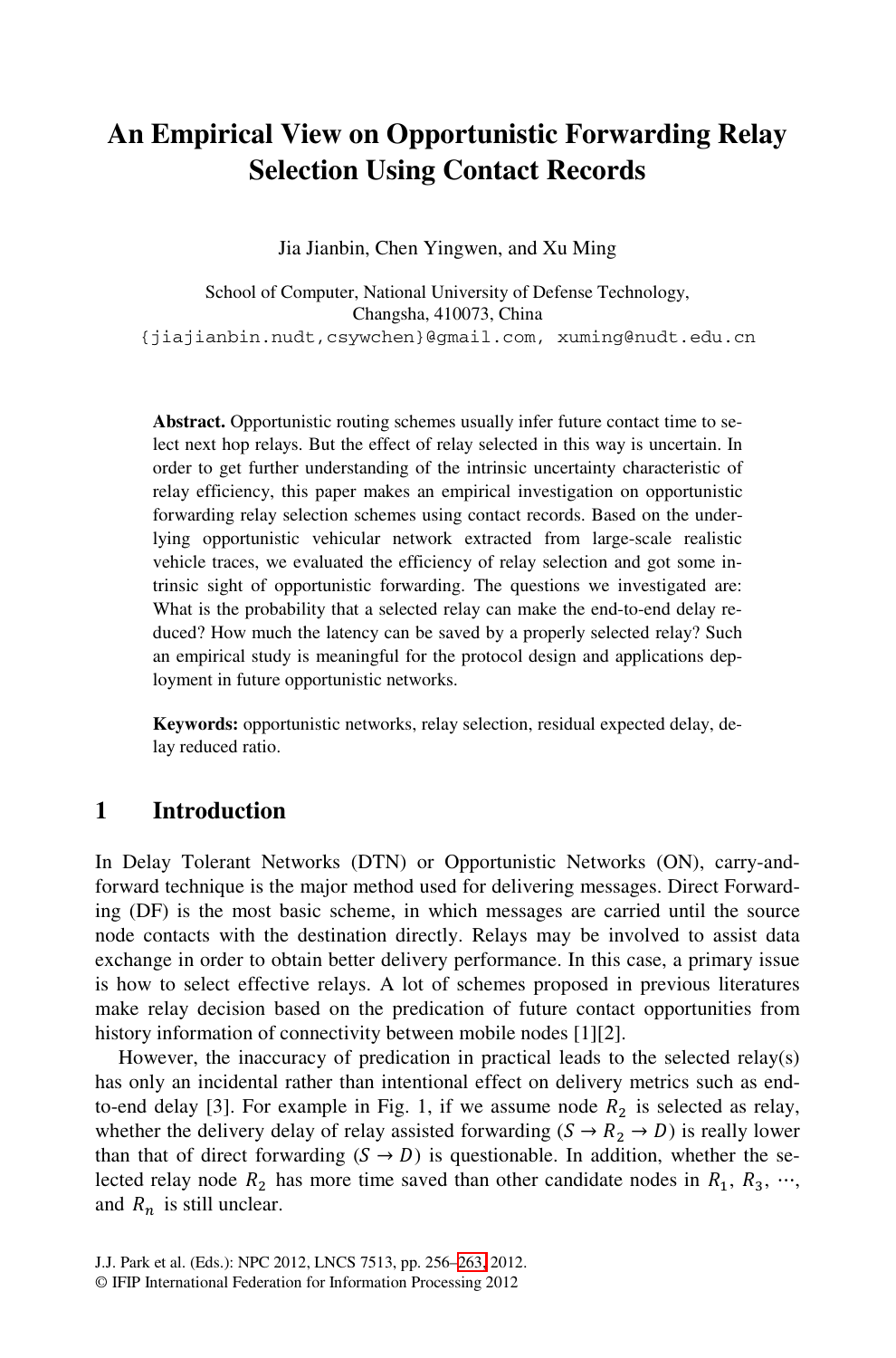

**Fig. 1.** Example of Relay Assisted Data Delivery

For such "incidental" relay efficiency, this paper provides an empirical study in the background of vehicular DTN. In particular, we mainly focus on the following questions: How to select a proper node as relay? What is the probability that a relay can make the end-to-end delivery delay reduced? How much latency time can be saved by a properly selected relay?

The main contributions of this paper are: (1) We introduce an more effective opportunistic relay selection scheme based on Residual Expected Delay (RED), which utilizes local pairwise contact records and the elapsed time since last encounter to estimate residual encounter time. (2) Based on the underlying vehicular DTN, we investigate relay efficiency in terms of the ratio of delay time can be reduced and the number of possible relays can be selected. Empirical results reflect that the relay efficiency is related to the distribution of direct forwarding delay.

The structure of the paper is organized as follows: The next section presents related work, the third section introduces the RED based relay selection scheme and the estimation framework of RED value. Section 4 gives the detailed evaluation results and analysis of relay efficiency in underlying vehicular DTN. The conclusion of this paper is made in Section 5.

### **2 Related Works**

The core issue of opportunistic messages forwarding is relay selection. Using the knowledge of history contact records between mobile nodes to assist forwarding decision is an important method. S. Jain et al. [4] proposed the Minimum Expected Delay (MED) algorithm in which the value of expected delay is defined as the average waiting time calculated from connectivity schedules of mobile nodes. Evan P. C. Jones et al. [5] improved MED and propose Minimum Estimated Expected Delay (MEED), where the expected delay is calculated using the observed contact history of a sliding history window. While H. Chen et al. in [6] proposed a forwarding scheme that each node decides whether to forward the message to its current encounter by comparing their minimum expected meeting delays (MEMDs) to the destination. The MEMD is calculated based on the past inter-contact times between each pair of nodes and the elapsed time since their last contact.

Our work also uses history contact records to predict residual encounter time with considering the elapsed time from last meeting time. The difference lies in that we focus on the direct forwarding residual delay time and employ a per-contact relay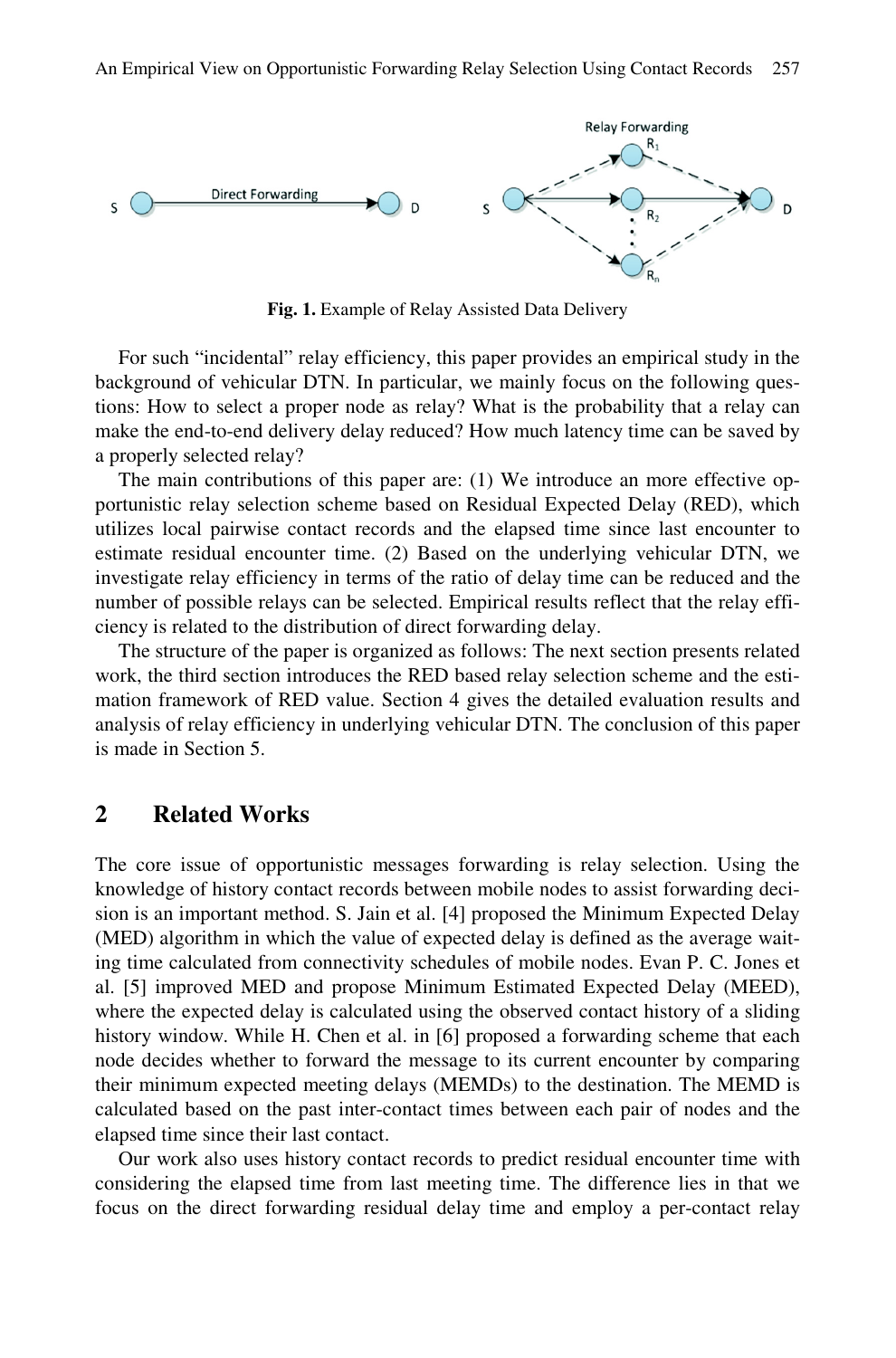decision scheme. Particularly, we make an empirical investigation on the relay selection methods. Such a work provides some insight into the opportunistic forwarding scheme in practical.

### **3 RED Based Forwarding Scheme**

In this section, we describe the Residual Expected Delay (RED) based relay selection scheme. RED is the estimation value of residual meeting time for a pair of nodes.

#### **3.1 Residual Expected Delay Estimation**

Assume each node records the last  $n + 1$  meeting times with others. For a pair of nodes, the records are represented by time series  $t_1, t_2, \dots, t_{n+1}$ , where  $t_1$  is the most recent record and  $t_{n+1}$  is the oldest record. If current time is t, then ET is calculated as  $T_E = t - t_1$ . Thus, the last *n* inter contact time (ICT) series can be calculated as  $t_1 - t_2$ ,  $t_2 - t_3$ ,  $\cdots$ ,  $t_n - t_{n+1}$ . To be described conveniently, we denote the ICT series with  $I_1, I_2, \dots, I_n$ , in which the ICTs are sorted by length. Thereby, the residual encounter time for a node pair can be estimated as follow.

Given a set of ICT records of node pair S-D are  $I_1, I_2, \dots, I_n$ , where  $I_1 \leq I_2 \leq I_3$  $\cdots \leq I_n$ . If the elapsed time from last meeting between S and D to the relay decision moment is  $T_E$ , and  $I_k \leq T_E < I_{k+1}$ , then the expectation of residual encounter time  $T_R$  for S-D can be calculated by

$$
E[T_R] = \frac{1}{n-k} \sum_{k=1}^{n} I_i - T_E
$$
 (1)

Note, when the elapsed time  $T_E$  is lower than the minimum value in  $\{I_1, I_2, \dots, I_n\}$ , i.e.  $T_E < I_1$ , the residual delay estimated according to Eq. 1 degrades to the mean inter contact time (MICT). While if  $T_E$  is equal to or greater than the maximum value in  $\{I_1, I_2, \dots, I_n\}$ , i.e.  $T_E \geq I_n$ , Eq. 1 is invalid to estimate the residual delay. In this situation, we also use the mean inter contact time as the estimation value as well. Therefore, Eq. 1 is improved to be as the following

$$
E[T_R] = \begin{cases} \frac{1}{n-k} \sum_{k=1}^{n} I_i - T_E, & I_k \le T_E < I_{k+1} \\ \frac{1}{n} \sum_{i=1}^{n} I_i, & T_E < I_1 \text{ or } T_E \ge I_n \end{cases} \tag{2}
$$

#### **3.2 Residual Delay Based Relay Selection Decision**

Suppose from the time node S injects a message  $(Msg)$ , which is target to the destination node  $D$ , to the time  $S$  contact with  $D$  directly,  $S$  will meet a set of nodes, represented by  $\Omega = \{R_1, R_2, \dots, R_m\}$  in chronological order. In order to reduce the delay time of direct forwarding, S may choose a node from  $\Omega$  to assist the transmission of  $Msg$ . Therefore,  $\Omega$  can be regarded as potential candidate set of relay. Naturally, the central issue is how to find out an appropriate node from  $\Omega$  to be utilized as relay.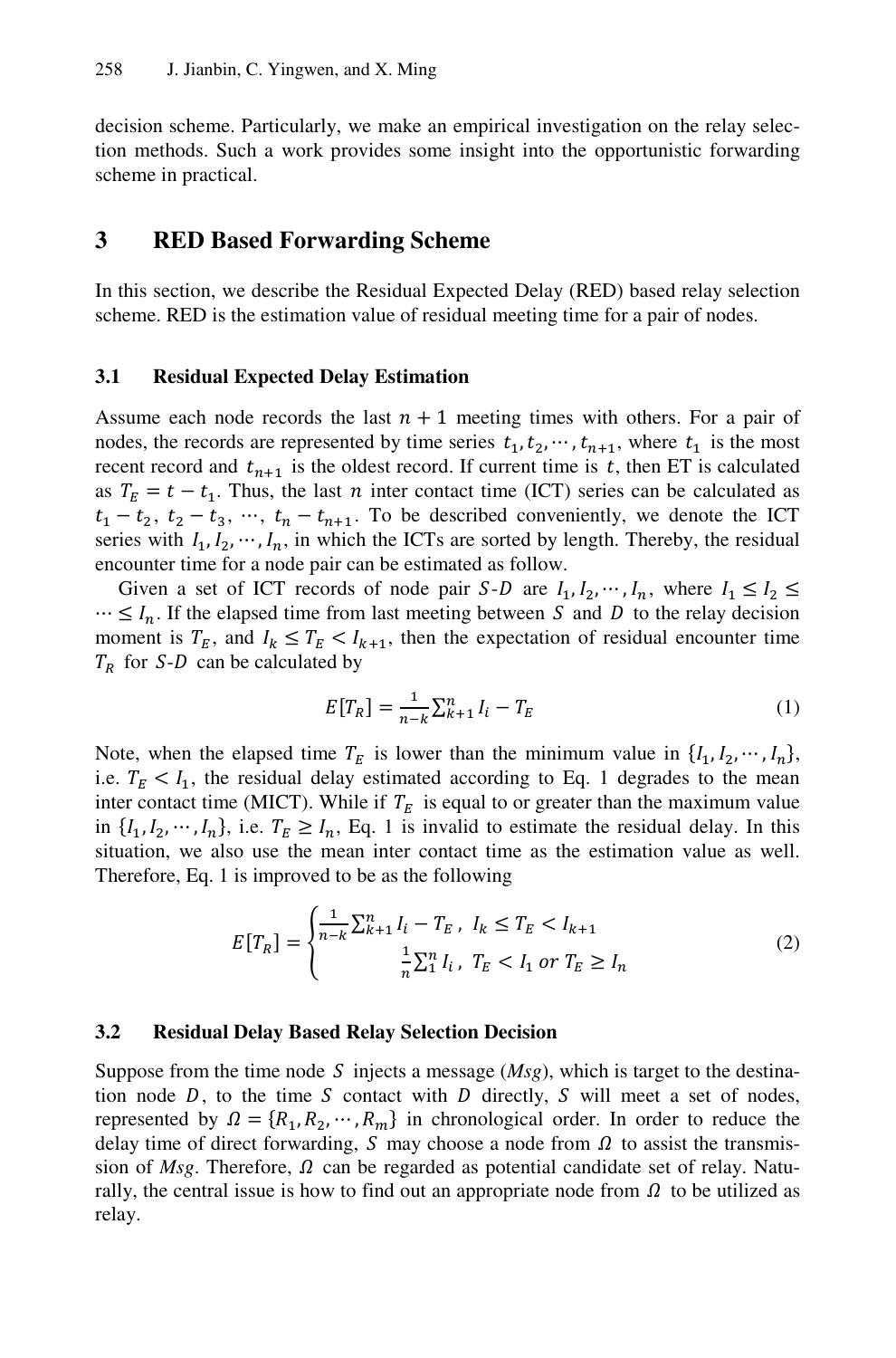Residual delay is an effective metric for relay selection decision, which refers to the time from a relay decision moment to the time that the message arriving at destination successfully. Formally, the RED based relay selection strategy is described as following. Assume  $T_{R_{\rm\bf v}}$  represents the residual delay of a message delivered from node X to Y directly.  $R_1, R_2, \dots, R_n$  are the intermediate nodes that source node S met before the target  $D$ . The relay selection judgment is determined by comparing the residual expected delay values (calculated according to Eq. 2) of node pairs  $S-D$  and  $R_i$ -D.

## **RED Based Strategy:** For  $R_i \in \{R_1, R_2, \dots, R_m\}$ , if

$$
E\left[T_{R_{SD}}\right] \ge E\left[T_{R_{R_i D}}\right] \tag{3}
$$

then  $R_i$  is regarded to be fitting for carrying and forwarding *Msg* to  $D$ .

### **4 Empirical Evaluation**

In this section, we present the empirical investigation results of RED based relay selection strategy. The evaluation is carried out with Cabspotting [7] taxi traces. These taxis operate in San Francisco city Bay area with a core driving coverage of about  $11 \times 13$  km<sup>2</sup>. A Cabspotting trace dataset containing the trace records of 536 vehicles within 25 days can be found in CRAWDAD [8]. We randomly generate a test set composed by 8000 pairs of source-destination  $(S-D)$  combination. To avoid the delivery time of  $S-D$  sessions being beyond the record time span in the trace dataset, the messages sending requests are randomly injected by node  $S$  within the first three days of the records.

To investigate the RED based relay selection method, we design a two-hop opportunistic forwarding algorithm with single copy scheme, in which, only one relay node is needed, and there exists only one replication of message in the network, i.e., if the previous carrier forward the message to the next node, it will discard its own replica. The algorithm uses the per-contact relay decision paradigm, in which the message sender (or carrier) makes a judgment at each time when it meet with a potential relay node, until the message is hand over. Although the two-hop single relay forwarding algorithm is somewhat naive, it is able to generally reflect the relay efficiency of opportunistic forwarding scheme in practical. In addition, we compare RED based forwarding scheme with MICT based scheme [4][5] in which the mean inter contact time value is used as a rough estimation of residual delay time.

#### **4.1 Performance Metrics**

We call the constraint conditions used for relay selection as *Qualified Condition*, such as Eq. 1. Nodes satisfying qualified condition are called *Qualified Node*. Generally, a qualified node is expected to have the ability of reducing delivery delay of messages, but whether it can achieve such a benefit is not sure. For distinguishing, we refer to the qualified node satisfying delay reduce expectation as *Good Relay*. Percentage of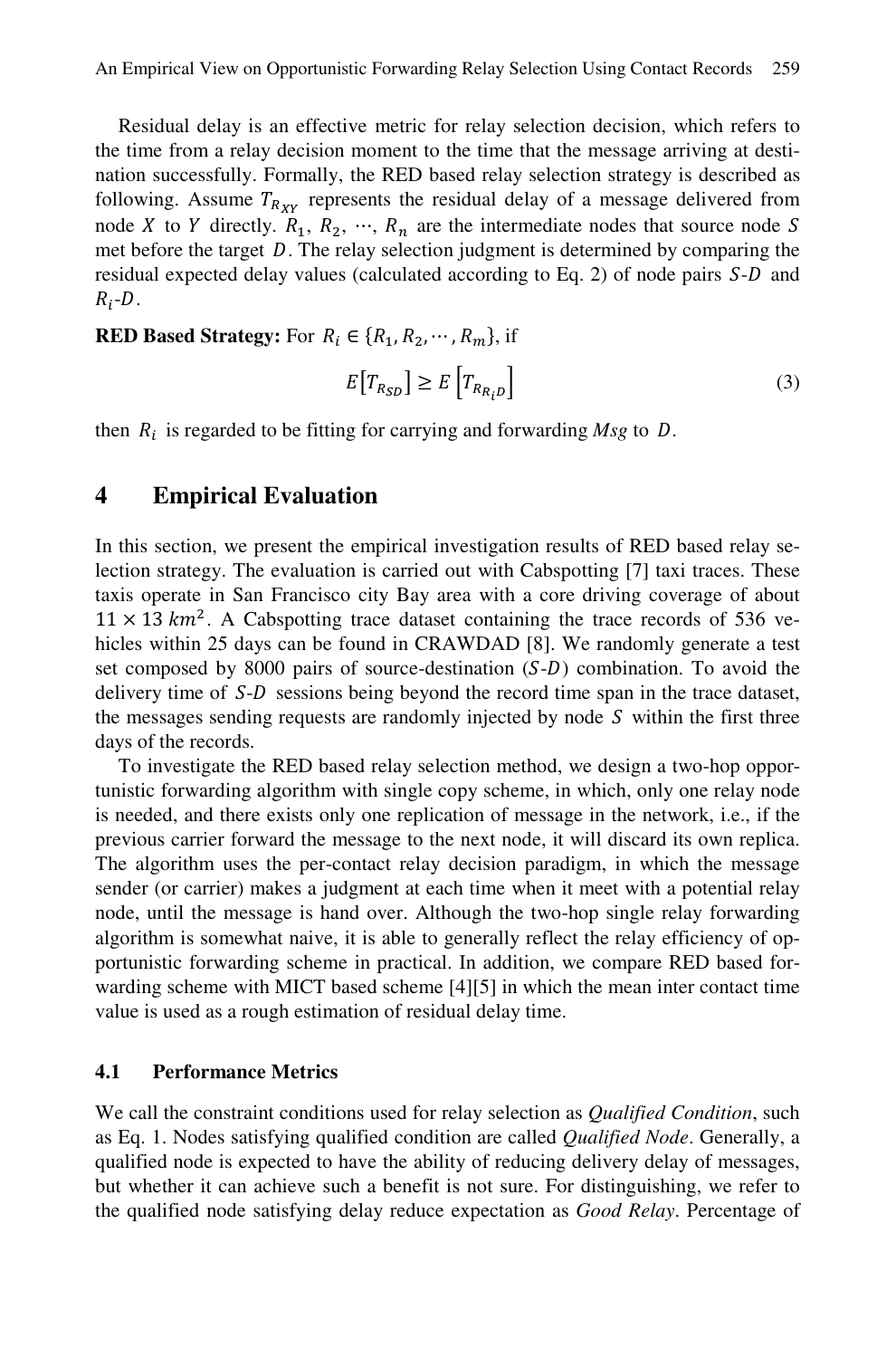delay reduced and the ratio of good nodes in qualified nodes reflect the efficiency of the relay qualifying strategy.

Assume the direct forwarding delay is denoted by  $T_{DF}$ , and the relay assisted delivery delay is denoted by  $T_{SRD}$ . Then, the two metrics to investigate the performance of opportunistic relaying scheme are defined as follows.

• Delay Reduced Ratio (DRR): DRR is measured with the delivery time saved by relay forwarding compared to the delay of direct forwarding. Formally,

$$
DRR = \frac{T_{DF} - T_{SRD}}{T_{DF}}
$$

• Good Relay Ratio (GRR): GRR is defined as the ratio of good relay number to the qualified node number. Formally,

$$
GRR = \frac{N_{good\, relay}}{N_{qualified\,node}}
$$

#### **4.2 Delay Reduced Ratio**

First, let us look at the average delay reduced ratio of potential relays in different candidate sets. Three relay candidate sets are considered: (1) all potential relays without qualified condition filtering (all the nodes met by  $S$  before it meets  $D$ ); (2) MICT based qualified nodes according to Eq. 3; and (3) RED based qualified nodes according to Eq. 3. As displayed in Table 1, The average DRRs for the three relay candidate sets are about 3.93%, 10.25% and 23.85% respectively. Meanwhile, when only considering good relays in those candidates, the average DRRs are about 27.79%, 32.00% and 44.88% respectively. Such result suggests that taking into account the elapsed time is effective when choosing relays in opportunistic forwarding. And it implies when properly selected a relay with RED based strategy, more than 40% of delay time could be reduced in a general view.

|             | <b>Potential Relays</b> | <b>MICT</b> Oualified | <b>RED</b> Oualified |
|-------------|-------------------------|-----------------------|----------------------|
| All Relavs  | 3.93%                   | $10.25\%$             | 23.85%               |
| Good Relays | 27.79%                  | 32.00%                | 44.88                |

**Table 1.** Overall Average Delay Reduced Ratio

**Table 2.** Average Delay Reduced Ratio for First Meet Relay

|                    | <b>Basic FMR</b> | <b>MICT</b> based FMR | 1 RED based FMR |
|--------------------|------------------|-----------------------|-----------------|
| <b>First Relay</b> | 6.77%            | 11.50%                | 15.20%          |
| First Good Relay   | 35.60%           | 37.22%                | 53.75%          |

Then, we investigate the distribution of average delay reduced ratio correlated with direct forwarding delay. Fig. 2 shows the average delay reduced ratio in different direct forwarding delay levels. DRR is represented by the vertical axis, while DF delay is represented by the horizontal axis. To reflect DRR under different DF delay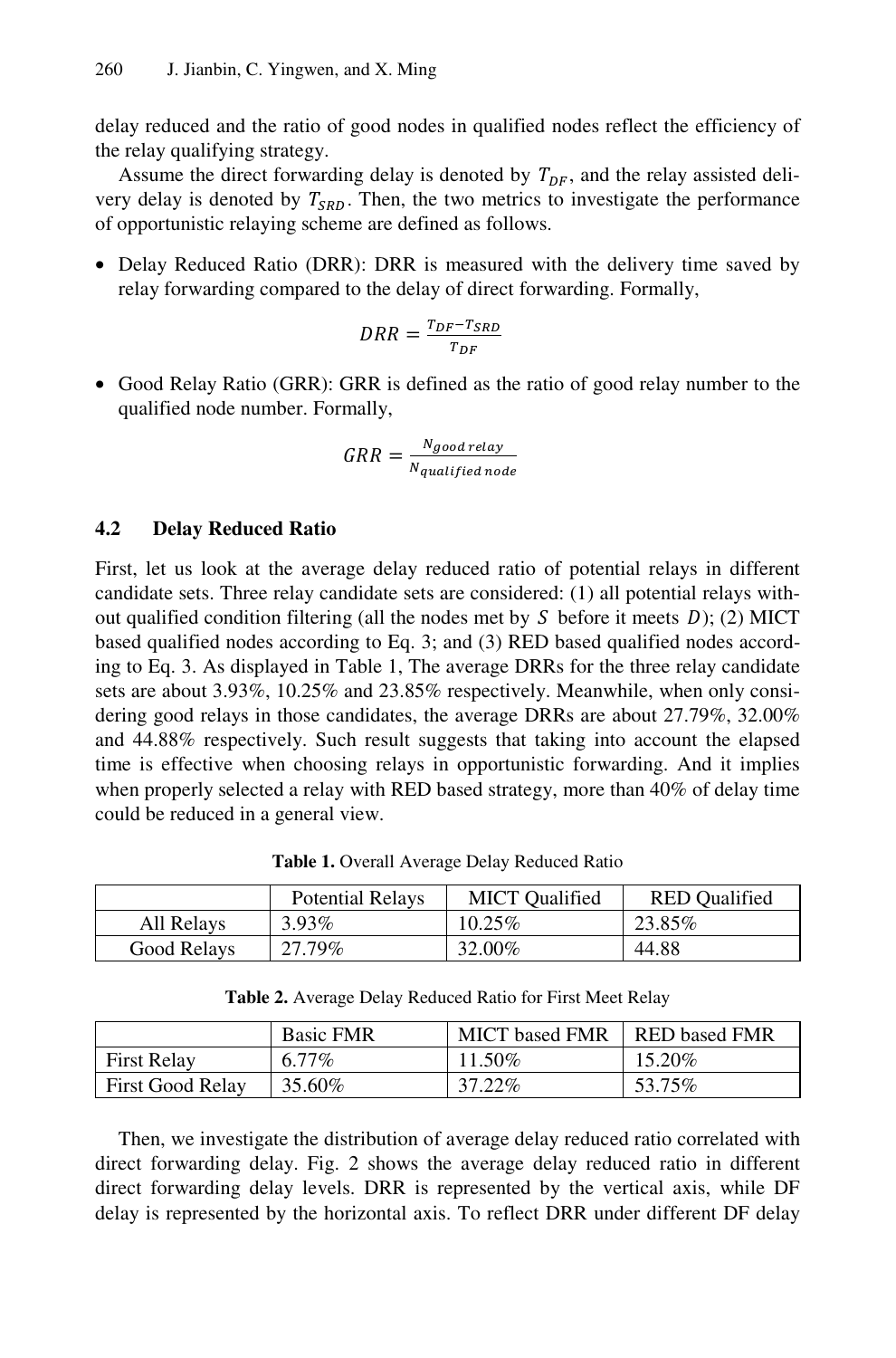levels, we divide the horizontal axis into the unit of a day's time, and then count the average DRR in each DF delay level. For example, the average DRR corresponding to 10 days in horizontal axis means the average DRR of those S-D pairs whose direct forwarding delay is larger than 10 days and lower than 11 days.



**Fig g. 2.** Delay Reduced Ratio in Average



**Fig. 3.** Delay Reduced Ratio for First Meet Relay

Fig.  $2(a)$  exhibits the average DRR distribution for three kinds of candidate relay sets, and Fig. 2(b) exhibits the corresponding average DRR distribution only considering good candidate relays. Both of the figures show that the average DRR of MICT qualified nodes is a little better than the average of un-qualifying relays. In the same time, the average DRR of RED scheme is much better than others. Particularly, when DF delay is higher than 5 days, RED scheme is more advantageous.

For a determined single relay, if we consider the basic first meet relay (FMR), the average DRRs are exhibited in Table 2 and Fig.3. The basic FMR uses the first met node as the single relay without judgment. MICT-FMT or RED-FMT respectively uses the first met node satisfying MICT or RED based qualified conditions as the single relay. It is apparently that the FMR result is mainly in accordance with the trend of general average situation introduced above. This proves a relay selected with RED is more effective in reducing opportunistic forwarding delay.

**Discussion:** From Fig. 2(a) and Fig. 3(a), we can also learn that, when the DF delay is lower than one day's time (corresponding to zero in horizontal axis), the average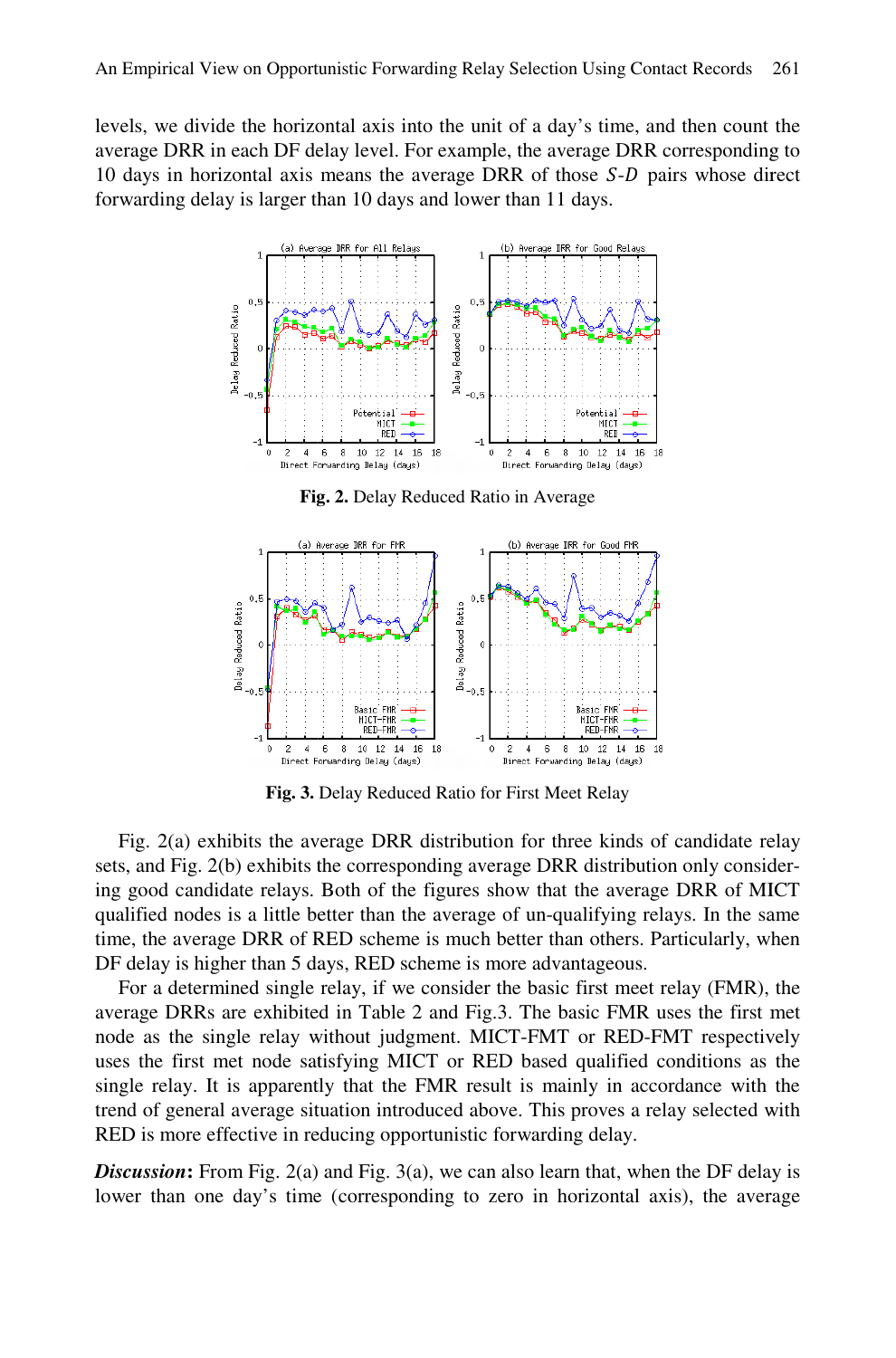DRRs of all three schemes are lower than zero. This suggests that under this condition, direct forwarding is likely to be more effective than taking a relay. On the other hand, the corresponding DRRs of good relay showed in Fig. 2(b) and Fig. 3(b) perform quite well. This difference is resulted from that good relays are relatively less in the potential relay candidates, which is the paradigm examined in the next part.



**Fig. 4.** Average Good R



Fig. 5. The CDF of Delivery Delay

#### **4.3 Good Relay Ratio**

Fig. 4 shows the average good relay ratio corresponding to different DF delay levels. We can find that when DF delay is higher than one day, the good relay ratio of RED scheme is much better than that of MICT scheme and all potential one's. This indicates that a RED qualified relay has higher probability to make the delivery delay reduced. In other words, it proves the RED based relay selection decision is more accurate than MICT. Another noteworthy feature is that when DF delay time is less than one day, the good relay ratio is also very low. This confirms the observation that direct forwarding is likely more effective than using relay in low DF delay le vel, where the good relay ratio is only about 40%.

**Discussion:** Considering DRR and GRR jointly, we can see that when DF delay is high, relaying schemes have better DRR and GRR at the same time. Therefore, relay forwarding is more effective than direct forwarding. Particularly, in the scenario of underlying vehicular DTN, when DF delay is larger than one day's time, it is prefer to use relay scheme. On the other hand, when DF delay is lower than one day, direct forwarding has better delivery performance. This can be confirmed in Fig.5, in which the cumulative distribution of direct forwarding delay, average delivery delay of MICT qualified relay forwarding and average delivery delay of RED qualified relay forwarding are plotted. In fact, the CDF shows when DF delay is lower than 20 hours, direct forwarding is more p romising in delivery ratio.

This insight of efficiency transition between direct forwarding and relay forwarding would like to maintain in other opportunistic network scenarios with specific critical DF delay value. From another point of view, this insight suggests it is more proper to use a hybrid multi-copy scheme which uses relay forwarding and also retains direct